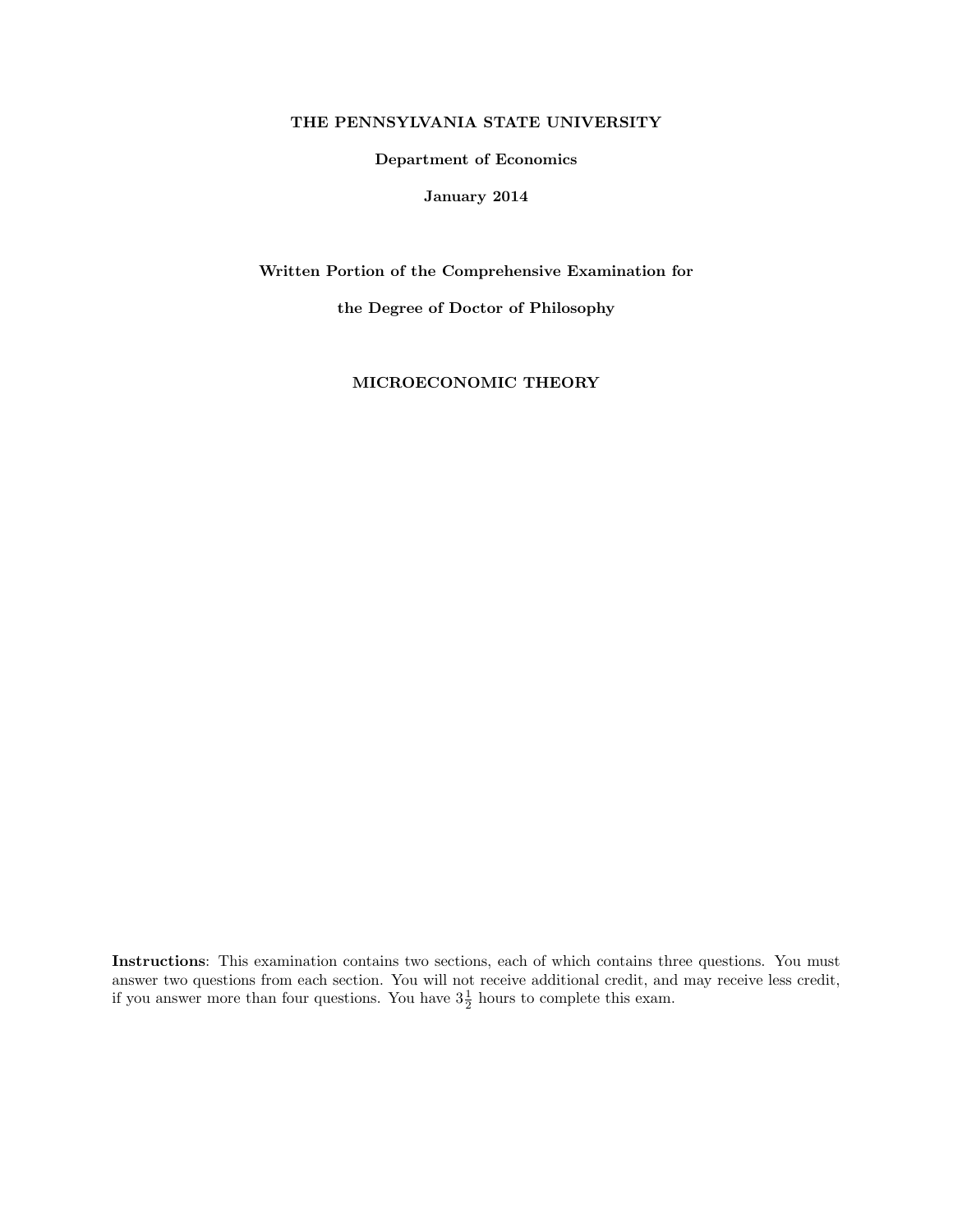# Section I

1. Consider a two-agent, two-good exchange economy  $\mathcal{E} = (u_i, \mathbf{w}_i)_{i=1}^2$  $i=1$ specified by the utility functions

$$
u_1 (\mathbf{x}_1) = \min \{x_{11}, x_{12}\}
$$
  

$$
u_2 (\mathbf{x}_2) = \max \{x_{21}, x_{22}\}
$$

 $(x_{ik}$  denotes i's consumption of the good k) and endowments

$$
\mathbf{w}_1 = (1,0) \n\mathbf{w}_2 = (0,1)
$$

- (a) Find the set of (weak) Pareto efficient allocations for  $\mathcal{E}$ .
- (b) Argue that  $\mathcal E$  does not have a Walrasian equilibrium.
- (c) Let  $\mathcal{E}^{(2)}$  denote the two-fold replica of the economy  $\mathcal{E}$ , that is,  $\mathcal{E}^{(2)}$  is an economy in which there are two consumers with utility function  $u_1$  and endowment  $\mathbf{w}_1$  and two consumers with utility function  $u_2$  and endowment  $\mathbf{w}_2$ . Show that  $\mathcal{E}^{(2)}$  does have a Walrasian equilibrium.
- (d) Let  $\mathcal{E}^{(n)}$  denote the *n*-fold replica of  $\mathcal{E}$ , that is,  $\mathcal{E}^{(n)}$  is an economy in which there are n consumers with utility function  $u_1$  and endowment  $\mathbf{w}_1$  and n consumers with utility function  $u_2$  and endowment  $w_2$ . Under what conditions does  $\mathcal{E}^{(n)}$  have a Walrasian equilibrium?
- (e) Define an  $\varepsilon$ -Walrasian equilibrium  $(\mathbf{p}^*, \mathbf{x}^*)$  in the same way as a Walrasian equilibrium with one amendment: for all  $i$ , if  $x_i$  is an affordable consumption bundle then  $u_i(\mathbf{x}_i) - u_i(\mathbf{x}_i^*) \leq \varepsilon$ . Show that for all  $\varepsilon > 0$ , the economy  $\mathcal{E}^{(n)}$  has an  $\varepsilon$ -Walrasian equilibrium if  $n$  is large enough.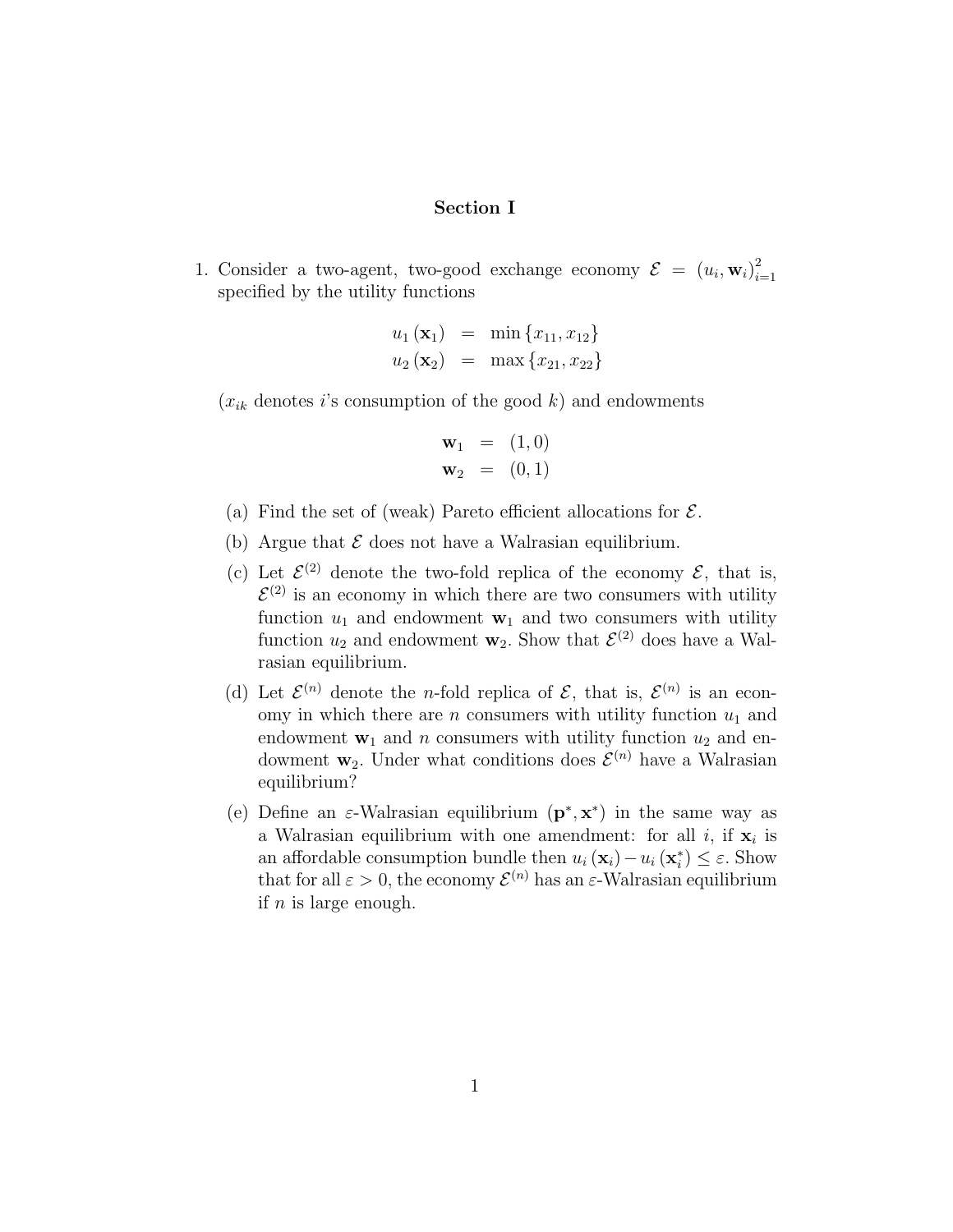# Section I (cont.)

**I.2** Suppose that a consumer has a regular (complete and transitive) preference relation  $\succ$ on  $\mathbb{R}_+^L$  and and wealth  $w > 0$  (w is a number). Let  $p^a, p^b \in \mathbb{R}_+^L$ , let  $x^a$  be a commodity bundle in the consumer's demand set at  $(p^a, w)$ , and let  $x^b$  be in the consumer's demand set at  $(p^b, w)$ .

- a) Decompose the demand change  $x^b x^a$  into a *substitution effect* and an *income effect*. You may use either the Hicks definition or the Slutsky definition, but be sure to state which you are using.
- b) Using additional assumptions if necessary, prove that the substitution effect has a nonpositive inner product with the price change  $p^{b} - p^{a}$ . State your assumptions clearly, and be as general as you can.

**I.3** Consider a production economy with a single firm,  $\mathcal{E} = ((\succeq_i, \mathbf{w}_i, \theta_{i1})_{i=1}^I, Y_1)$ . For each consumer  $i, \succeq_i$  is a regular (complete and transitive) preference relation on  $\mathbb{R}^L_+$ , the endowment bundle  $\mathbf{w}_i \in \mathbb{R}_+^L$  and  $\theta_{i1}$  is consumer i's share of the firm. The production set of the firm is the nonpositive orthant,  $Y_1 = -\mathbb{R}^L_+$ .

- a) Define a *competitive quasi-equilibrium* for this economy.
- **b**) Let  $((\mathbf{x}_i^*)_{i=1}^I, \mathbf{y}_1^*)$  be a Pareto efficient allocation. Using additional assumptions if necessary, prove that there exists a nonzero and nonnegative price vector  $\mathbf{p}^* \in \mathbb{R}^L_+\setminus\{0\},$ such that  $\left(\mathbf{p}^*, \left((\mathbf{x}_i^*)_{i=1}^I, \mathbf{y}_1^*\right)\right)$  is a competitive quasi-equilibrium. State your assumptions clearly, and be as general as you can.
- c) Did you assume (or make other assumptions that imply) that at least one consumer has nondecreasing preferences? If your answer is "Yes," give an example with two commodities and one consumer (and  $Y_1 = -\mathbb{R}^2_+$ ) showing that this property is essential.
- d) Did you assume (or make other assumptions that imply) that at least one consumer is locally non satiated? If your answer is "Yes," give an example with two commodities and one consumer (and  $Y_1 = -\mathbb{R}^2_+$ ) showing that this property is essential.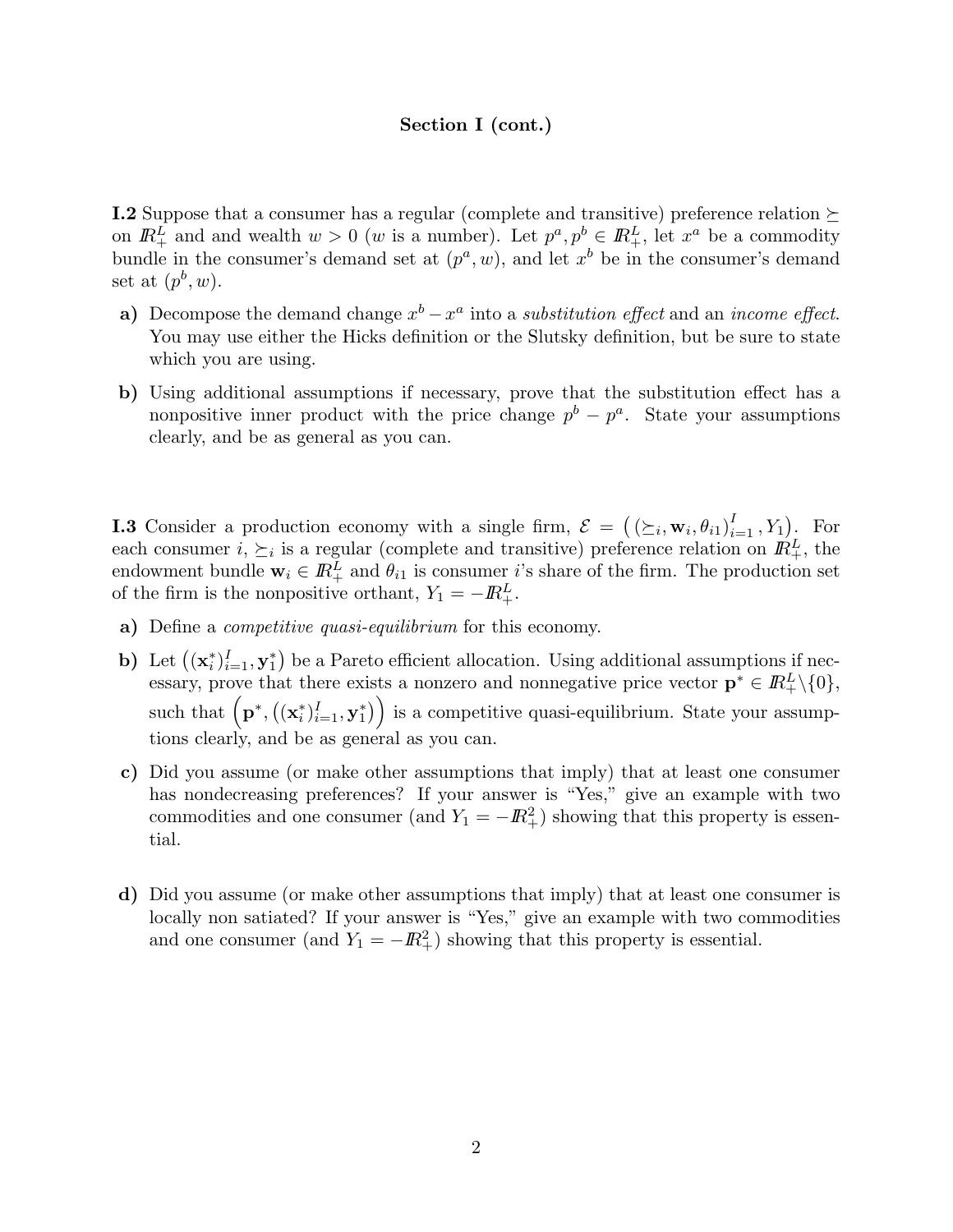#### Section II

II.1(a)Consider the following game that is played T times. First, players move simultaneously and independently. Then each player is informed about the actions taken by the other player in the first play and, given this, they play it again and so on. The payoff for the whole game is the sum of the payoffs a player obtains in the  $T$  plays of the game.

| a | $\mathbf{b}$        | $\mathbf{c}$ |
|---|---------------------|--------------|
|   | A $3,2$ $5,0$ $0,1$ |              |
|   | B $2,6$ $4,4$ $1,2$ |              |
|   | C $1,2$ $0,3$ $2,3$ |              |

(a.i)How many subgames are there in the repeated game?

 $(a.ii)$  Find the smallest value of T such that it is possible for B and b to be played in the first play of the game, in a subgame perfect equilibrium. Describe the strategies that constitute such an equilibrium. Consider only pure strategies.

(b) Consider a seller S of identical durable goods with three potential buyers,  $H, M, L$ with values for the good  $v_H, v_M, v_L$  respectively. Suppose the buyers and seller have a discount factor  $\delta$ . (Remember a durable good is a good that gives a utility payoff in each period once purchased; the value is the discounted sum of such utilities and we are in a quasi-linear world, so you can assume the  $v_i$  are in the same units as prices.)

The market opens at two dates, 1 and 2. At date 1, S announces a price  $p_1$ , following which  $H, M, L$  simultaneously and independently decide to buy or not. Everyone observes who remains in the market for date 2. Given this, S announces a price  $p_2$  at date 2 and the buyers remaining then decide whether to buy or not. If buyer  $i$  buys in period 1 at a price of p, his payoff is  $v_i - p$ . If he buys in period 2, his payoff in the game is  $\delta(v_i - p)$  since he misses one period's utility. The seller's payoff is given by  $p_1x_1 + \delta p_2x_2$ , where  $x_t$  is the number of items sold at date t.

(b.i) Assume that  $v_H > v_M > v_L > 0$  and  $3v_L > 2v_M > v_H$ . What is the subgame perfect pricing policy for  $S$ ? Remember you have to specify a price  $p_2$  for every combination of buyers remaining in the market at date 2. (If you need to you can assume  $v_H > 2v_L$ .)

(b.ii) Now suppose S has only two items to sell. What is the new subgame perfect pricing policy? Is S better off with two items or three items?